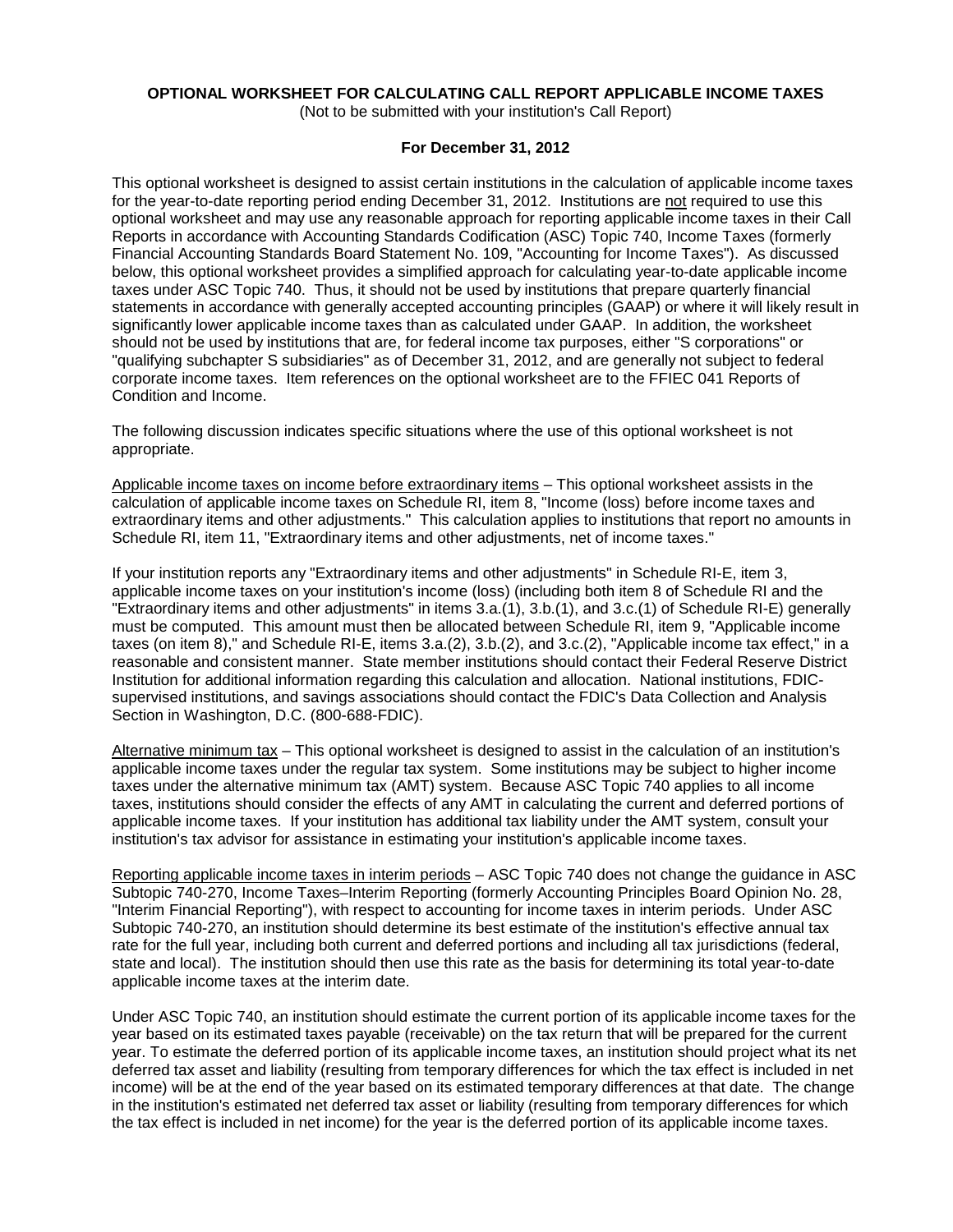To arrive at the estimated annual effective tax rate, an institution should divide its estimated total applicable income taxes (current and deferred) for the year by its estimated pretax income for the year (excluding extraordinary items). This rate would then be applied to the year-to-date pretax income to determine the year-to-date applicable income taxes at the interim date.

Many institutions, or their parent holding companies, will perform the calculation of income tax expense in accordance with ASC Topic 740, including ASC Subtopic 740-270, when preparing their quarterly GAAPbased financial statements. These institutions should determine their applicable income taxes for the yearto-date reporting period covered by the Call Report in a similar manner. Accordingly, these institutions should not use this worksheet.

In contrast, some institutions may not have determined their interim period income taxes using the estimated annual effective rate. For these institutions, estimating the annual effective tax rate under the liability method may be difficult. These institutions may find it less burdensome to estimate their year-to-date applicable income taxes based upon their deferred tax asset or liability balances at the end of the quarter, rather than projecting these amounts through the end of the year. This optional worksheet follows this approach. An institution may use this approach if it will not likely result in significantly lower year-to-date applicable income taxes than as calculated under ASC Topic 740, including ASC Subtopic 740-270. Otherwise, an institution should follow some other reasonable approach for calculating applicable income taxes in interim periods in accordance with ASC Topic 740, including ASC Subtopic 740-270.

\* \* \* \* \* \* \* \* \* \* \* \* \* \* \* \* \* \* \* \* \* \* \* \* \* \* \* \* \* \* \* \*

**CALCULATION OF SCHEDULE RI, ITEM 9, "APPLICABLE INCOME TAXES (ON ITEM 8)" UNDER THE REGULAR TAX SYSTEM** [Applicable income taxes on Item 8 include both amounts currently due (or refundable) calculated in Section A and deferred income taxes calculated in Section B.]

| А.   | Income taxes due (refundable) for the year to date<br>(i.e., current portion of applicable income taxes)                                            |  |
|------|-----------------------------------------------------------------------------------------------------------------------------------------------------|--|
|      | A.1. Schedule RI, Item 8, "Income (loss) before income taxes and extraordinary                                                                      |  |
|      | A.2. Schedule RI, Memorandum Item 3, "Income on tax-exempt loans                                                                                    |  |
|      | A.3. Schedule RI, Memorandum Item 4, "Income on tax-exempt securities                                                                               |  |
|      | A.4. Other income included in Schedule RI, Items 1, 5, and 6, (if any) which is                                                                     |  |
| A.5. | Other income not included in Schedule RI, Item 8, (if any) which is subject to                                                                      |  |
|      | A.6. Schedule RI, Memorandum Item 1, "Interest expense incurred to carry<br>tax-exempt securities, loans, and leases acquired after August 7, 1986, |  |
|      | A.7. All other expenses included in Schedule RI, Item 8, that are not deductible                                                                    |  |
| A.8. | Other expenses not included in Schedule RI, Item 8, that are deductible for                                                                         |  |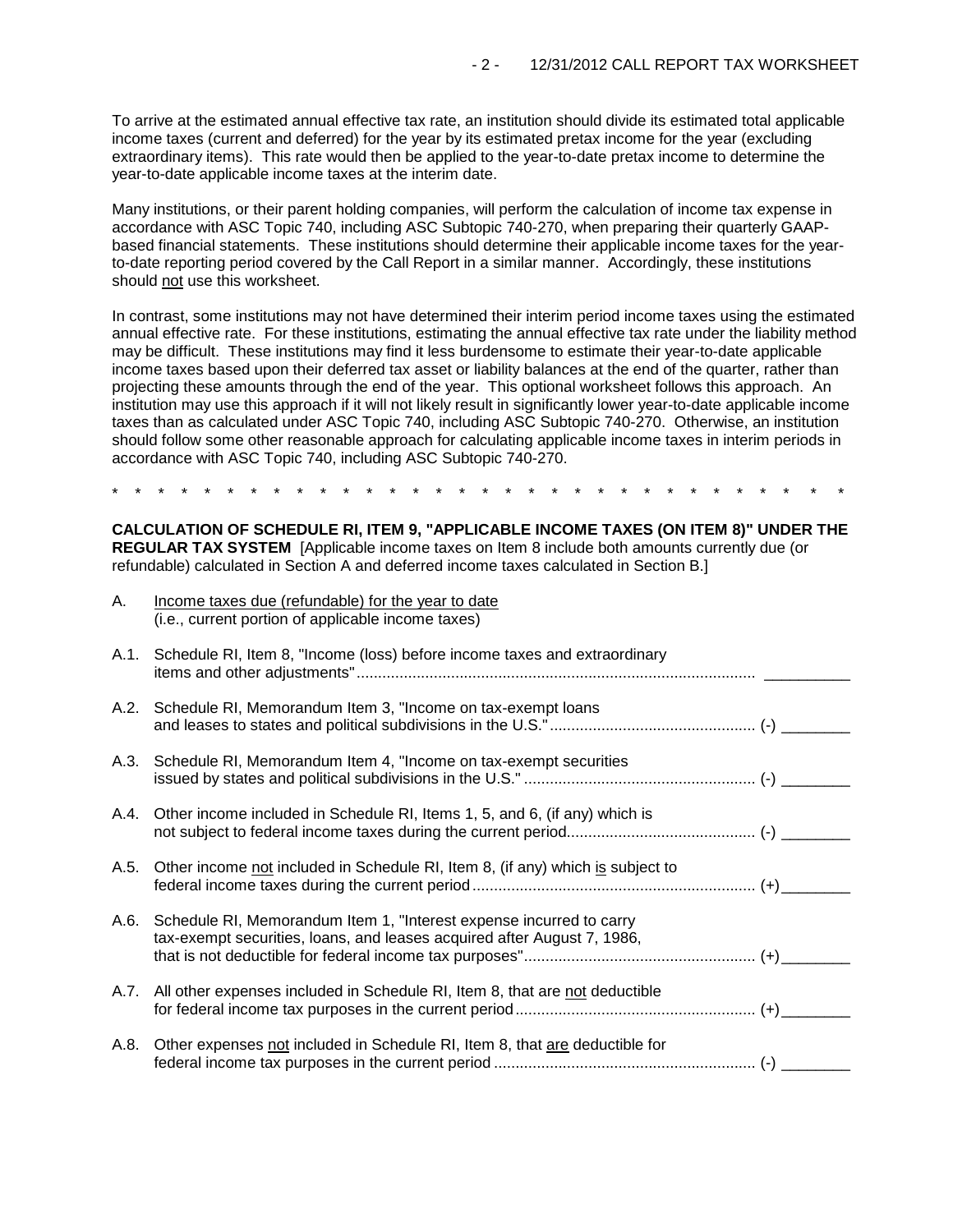| A.9. | Year-to-date income currently subject to federal income taxes before state<br>and local income taxes (Line A.1 minus Lines A.2, A.3, A.4, and A.8,<br>plus Lines A.5, A.6, and A.7) …………………………………………………………………………………………                                                                                            |  |
|------|-------------------------------------------------------------------------------------------------------------------------------------------------------------------------------------------------------------------------------------------------------------------------------------------------------------------|--|
|      | A.10. State and local income taxes due (refundable) for the year to date<br>(If the state and local tax laws applicable to your institution do not differ<br>significantly from federal income tax laws, an estimate of state and local<br>income taxes can be obtained by multiplying Line A.9 by the applicable |  |
|      |                                                                                                                                                                                                                                                                                                                   |  |
|      | A.12. Net operating loss (NOL) carryforwards available at January 1, 2012,<br>to offset annualized federal taxable income (amount reported on this line                                                                                                                                                           |  |
|      | A.13. Year-to-date income currently subject to federal income taxes                                                                                                                                                                                                                                               |  |
|      | A.14. Year-to-date federal income taxes currently due (refundable) on amount<br>shown on Line A.13 (Calculate this amount using the "Federal Income                                                                                                                                                               |  |
|      |                                                                                                                                                                                                                                                                                                                   |  |
|      | A.16. State and local income taxes due (refundable) for the year to date                                                                                                                                                                                                                                          |  |
|      | A.17. Total income taxes currently due (refundable) for the year to date                                                                                                                                                                                                                                          |  |

B. Deferred income tax expense (benefit) for the year to date (i.e., deferred portion of applicable income taxes)

This section provides guidance for the determination of the deferred portion of applicable income taxes for the year to date under ASC Topic 740. This calculation considers federal, state and local income taxes.

Deferred income tax expense (benefit) for the reporting period ending December 31, 2012, is generally measured in this worksheet as the change in the institution's net deferred tax assets or liabilities during the year-to-date period. Therefore, your institution should calculate its net deferred tax assets/liabilities at December 31, 2012, and compare this amount to the amount of your institution's net deferred tax assets/liabilities at December 31, 2011. A portion of the difference between these two amounts will be the deferred income tax expense (benefit) for the reporting period ending December 31, 2012. The remainder of the change in the net deferred tax assets/liabilities for the period generally should be charged or credited directly to the "Accumulated other comprehensive income" component of equity capital (Schedule RC, item 26.b) that includes your institution's "Net unrealized holding gains (losses) on available-for-sale securities." The following steps assist in the calculation of these amounts.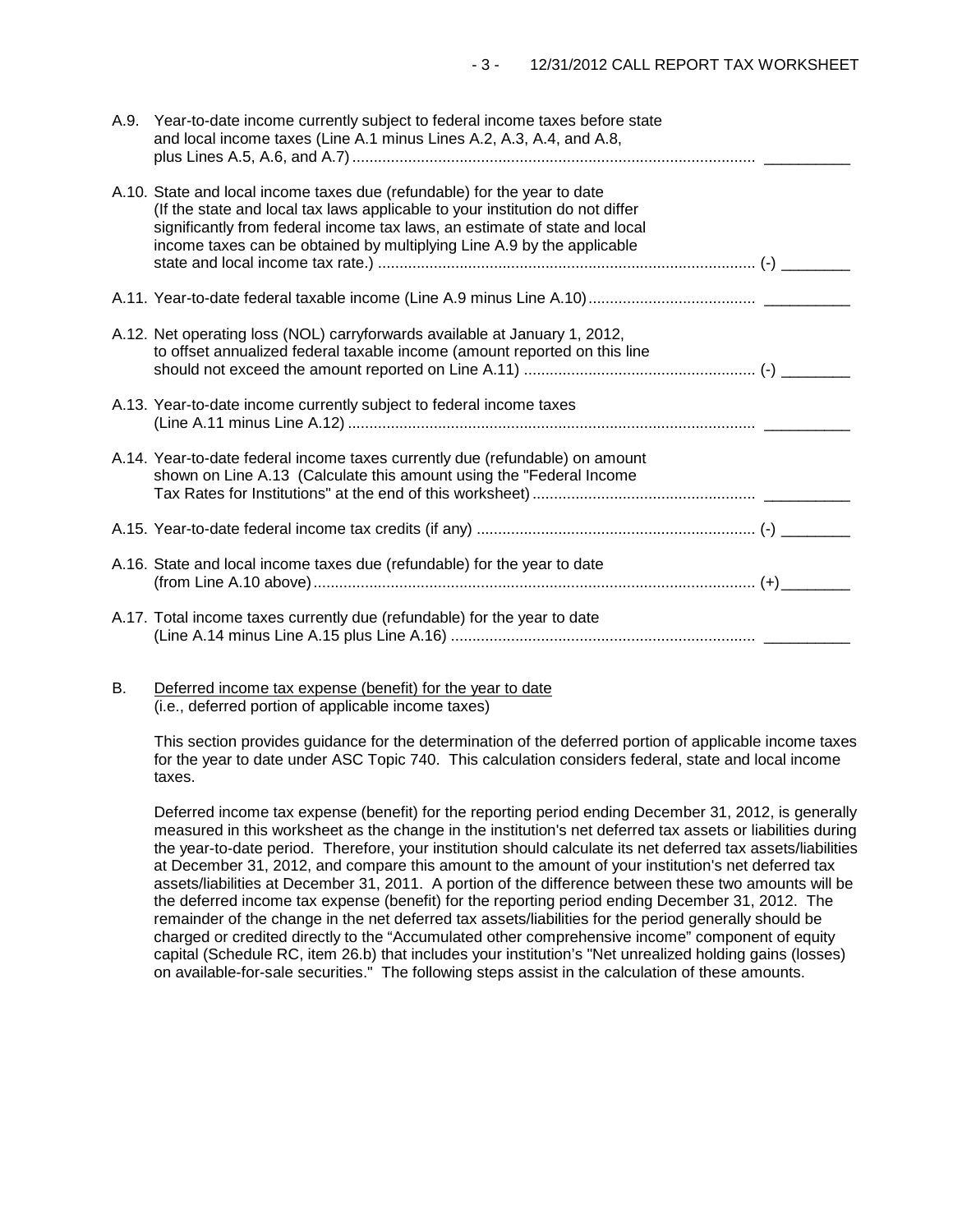### B.1. Identify types and amounts of temporary differences

Temporary differences essentially consist of all differences between the book and tax basis of an institution's assets and liabilities. In identifying these basis differences, an institution should consider assets and liabilities that may not exist on its books (such as repairs capitalized for tax purposes but expensed on the institution's books and Call Report) as well as assets and liabilities that have no tax basis (such as gains deferred on the institution's books and Call Report which have been recognized for tax purposes).

To ensure all temporary differences are identified, institutions should consider preparing a comprehensive tax-basis balance sheet and comparing it to the balance sheet on the institution's Call Report. As these differences are identified, the institution should categorize these amounts as deductible or taxable temporary differences. Also, institutions should not include those book-tax basis differences that are not considered temporary differences under ASC Topic 740. One such example is the excess of the cash surrender value of life insurance over premiums paid (if the policy will be held until the death of the insured).

The definition of temporary differences is similar to "timing differences" used under the accounting standards in effect before former FASB Statement No. 109 (i.e., Accounting Principles Board Opinion No. 11 (APB 11)). Timing differences under APB 11 were differences between taxable income and pretax income on the institution's books. However, temporary differences as defined under ASC Topic 740 include additional items that were not previously subject to deferred tax accounting. For example, differences between the assigned values and the tax bases of assets acquired and liabilities assumed in a purchase business combination are temporary differences. Refer to the Glossary entry for "income taxes" in the Call Report instructions and to ASC Topic 740 for additional information about temporary differences.

Listed below are some of the assets and liabilities that are frequently reported differently on an institution's federal income tax return than they are on the institution's books and Call Report. A booktax basis difference for a particular asset or liability may result from one or more temporary differences.

Under ASC Topic 740, the tax effects of most temporary differences are included in an institution's net income. However, the tax effects of certain items specified by ASC Topic 740 are charged or credited directly as a component of an institution's equity capital. The principal item of this type is identified separately below to assist institutions in properly recording their income tax amounts under ASC Topic 740.

Some of the items listed below may not involve temporary differences at your institution. Similarly, there may be other differences that exist in your institution that are not listed below. Institutions should ensure that they properly identify the appropriate differences specific to their institution.

An institution that can reasonably determine its tax basis balance sheet at December 31, 2012, may use the approach in Section B.1.a. to identify some of its temporary differences. If the tax basis balance sheet information at December 31, 2012, is not readily available, the institution may use the approach in Section B.1.b. to provide a reasonable estimate of the temporary differences at that date. Any institution using Section B.1.b. should ensure that the estimation method used for each temporary difference is appropriate for its facts and circumstances. Otherwise, the institution should make appropriate adjustments to Section B.1.b. or else use Section B.1.a. All institutions should complete Section B.1.c. for any other significant temporary differences.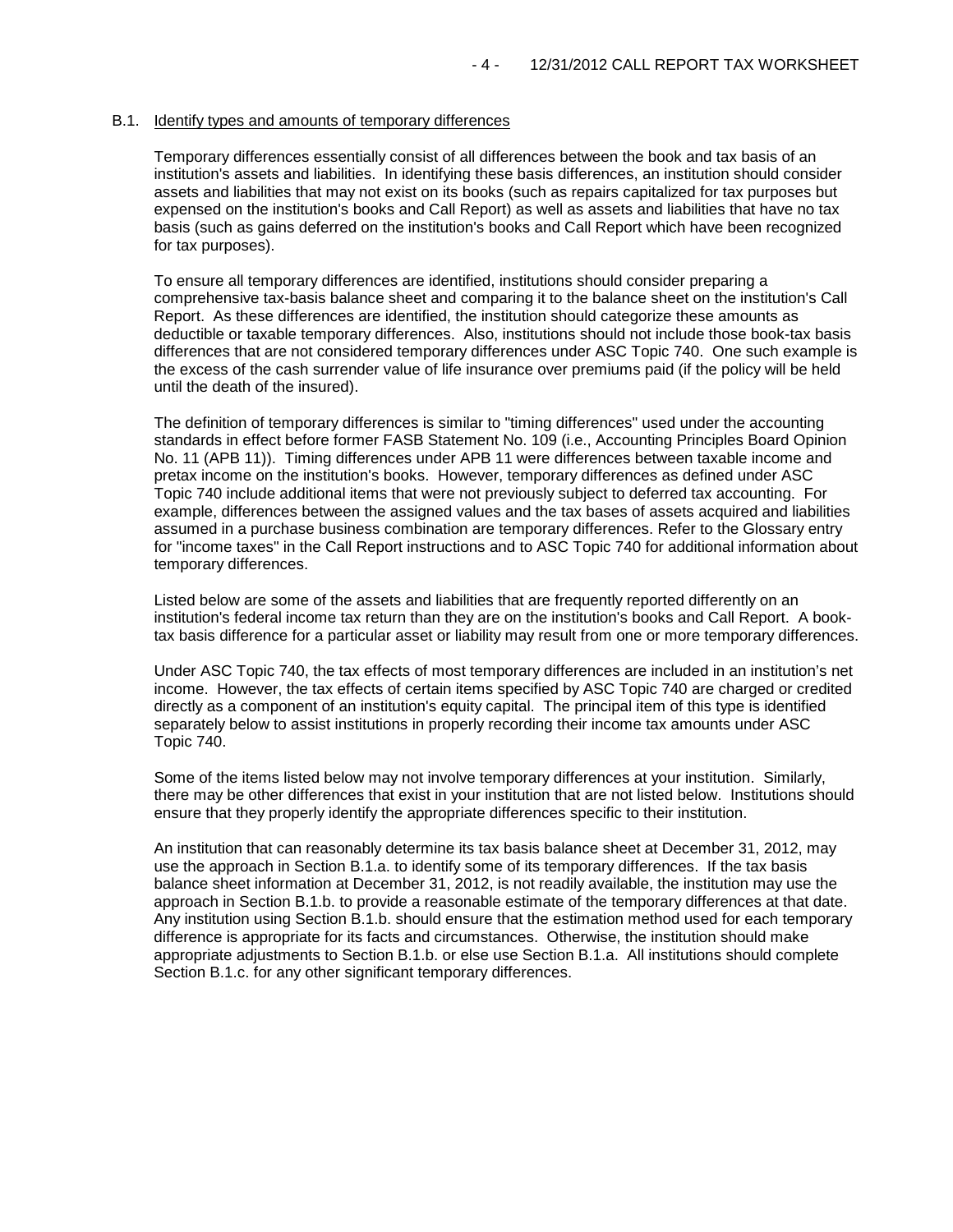## B.1.a. Differences in book-tax basis approach (COMPLETE ONLY IF A TAX-BASIS BALANCE SHEET IS PREPARED OR AVAILABLE)

Under this approach, record your institution's book and tax bases for the six accounts listed in the following chart. Subtract the tax basis from the book basis to arrive at the difference. Then identify whether the difference is a taxable or deductible temporary difference. Note that a debit (Dr) difference indicates a taxable (T) temporary difference. A credit (<Cr>) difference indicates a deductible (<D>) temporary difference.

B.1.a.1. Temporary differences for which the tax effect is charged or credited directly to equity capital:

|     |                                                                                                                                             | [A]<br><b>Book</b><br><b>Basis</b> | [B<br>Tax<br><b>Basis</b> | [A]-[B]<br>Differ-<br>ence | Type    |
|-----|---------------------------------------------------------------------------------------------------------------------------------------------|------------------------------------|---------------------------|----------------------------|---------|
|     |                                                                                                                                             | Dr < Cr                            | Dr < Cr                   | Dr < Cr                    | T < D > |
| (1) | Available-for-sale securities<br>recorded at fair value on the books<br>and Call Report but recorded at<br>amortized cost on the tax return |                                    |                           |                            |         |

An institution's available-for-sale securities, while reported at fair value on the books and the Call Report, may or may not be reported at fair value (i.e., "marked to market") on the institution's tax return. Institutions should consult their tax advisors when determining the tax status of their available-for-sale portfolio. If an institution's available-for-sale securities are reported differently on the books and Call Report than they are on an institution's tax return, the difference between the book basis and the tax basis of these securities results in a temporary difference and gives rise to a deferred tax asset or liability.

If an institution's available-for-sale securities are also "marked-to-market" on an institution's tax return, there would be no difference between the book and tax basis of these securities. Rather, the amount of the adjustment needed to reflect these securities at their fair value would be included in the institution's current period taxable income. The tax effect of this "mark-to-market" adjustment would be part of taxes currently due or refundable.

B.1.a.2. Temporary differences for which the tax effect is included in net income:

÷,

|     |                                                                                                                                                                                                                  | [A]<br><b>Book</b><br><b>Basis</b><br>Dr < Cr | [B]<br>Tax<br>Basis<br>Dr < Cr | [A]-[B]<br>Differ-<br>ence<br>Dr < Cr | Type<br>T < D > |
|-----|------------------------------------------------------------------------------------------------------------------------------------------------------------------------------------------------------------------|-----------------------------------------------|--------------------------------|---------------------------------------|-----------------|
| (2) | Loans<br>[e.g., difference due to origination<br>fees and costs deferred and recognized<br>over the life of the loan on the books<br>and Call Report but recognized when<br>received and paid on the tax return] |                                               |                                |                                       |                 |
| (3) | Allowance for loan and lease losses (on<br>the books and Call Report)/Tax<br>bad debt reserve (on the tax return) <sup>1</sup>                                                                                   |                                               |                                |                                       |                 |

<span id="page-4-0"></span><sup>1</sup> Savings institutions that previously took bad debt deductions for tax purposes using the percentage-of-taxableincome method set forth in Section 593 of the Internal Revenue Code should treat the book allowance for loan and lease losses as a deductible temporary difference and the excess, if any, of the tax bad debt reserve (that has not yet been recaptured) over the base year reserve balance (generally 1987) as a taxable temporary difference, rather than treating the allowance and the tax bad debt reserve as one difference.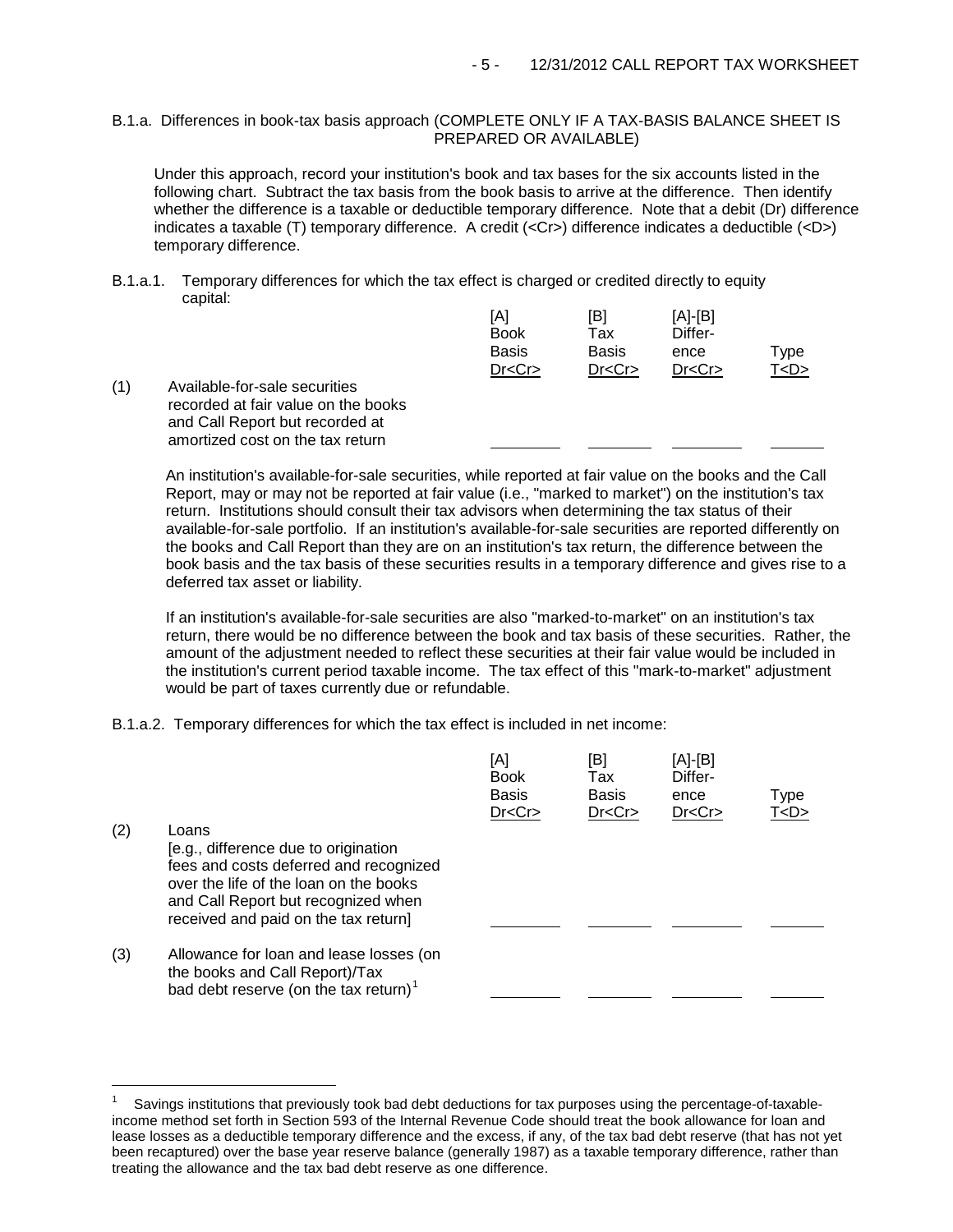$[AA]$ 

 $[DB]$ 

|     |                                                                                                                                                                                                                           | [A]<br><b>Book</b><br>Basis<br>Dr < Cr | l⊡]<br>Tax<br>Basis<br>Dr < Cr | [A]-[D]<br>Differ-<br>ence<br>Dr < Cr | Type<br>T <d></d> |
|-----|---------------------------------------------------------------------------------------------------------------------------------------------------------------------------------------------------------------------------|----------------------------------------|--------------------------------|---------------------------------------|-------------------|
| (4) | Other real estate owned<br>[e.g., difference due to writedowns<br>and valuation allowances reflected<br>on the books and Call Report that are<br>not recorded against the tax basis<br>until disposition of the property] |                                        |                                |                                       |                   |
| (5) | Institution premises and equipment, net<br>[e.g., difference due to different<br>depreciation methods and rates for<br>book and tax purposes]                                                                             |                                        |                                |                                       |                   |
| (6) | Interest earned, not collected<br>on loans<br>[e.g., difference due to interest<br>on nonaccrual loans not recorded<br>on books and Call Report but<br>recognized on the tax return]                                      |                                        |                                |                                       |                   |

 $\overline{A}$ 

B.1.b. Rollforward of Temporary Differences Approach (DO NOT COMPLETE IF SECTION B.1.a. WAS COMPLETED)

NOTE: Changes in temporary differences from December 31, 2011, need only be considered if they are significant in amount. If a change is not significant, use the amount of the temporary difference as of December 31, 2011, in the 12/31/12 Temporary Difference column. Note that a debit (Dr) difference indicates a taxable (T) temporary difference. A credit (<Cr>) difference indicates a deductible (<D>) temporary difference.

B.1.b.1. Temporary differences for which the tax effect is charged or credited directly to equity capital:

|     |                                                                                                                                             | Dr < Cr | 12/31/12<br>Temporary<br><b>Difference</b><br>Dr < Cr | <b>Type</b><br>T < D > |  |
|-----|---------------------------------------------------------------------------------------------------------------------------------------------|---------|-------------------------------------------------------|------------------------|--|
| (1) | Available-for-sale securities                                                                                                               |         |                                                       |                        |  |
|     | (To be completed only if available-for-sale securities<br>are reported differently on the books and Call Report<br>than on the tax return): |         |                                                       |                        |  |
|     | Balance (at fair value) of available-for-sale securities                                                                                    |         |                                                       |                        |  |
|     | on books and Call Report at 12/31/12                                                                                                        |         |                                                       |                        |  |
|     | Less: Amortized cost of available-for-sale                                                                                                  |         |                                                       |                        |  |
|     | securities at 12/31/12                                                                                                                      |         |                                                       |                        |  |
|     | Estimated 12/31/12 temporary difference                                                                                                     |         |                                                       |                        |  |

NOTE: See the discussion of available-for-sale securities in Section B.1.a.1 above. Institutions should consult their tax advisors when determining the tax status of their available-for-sale securities.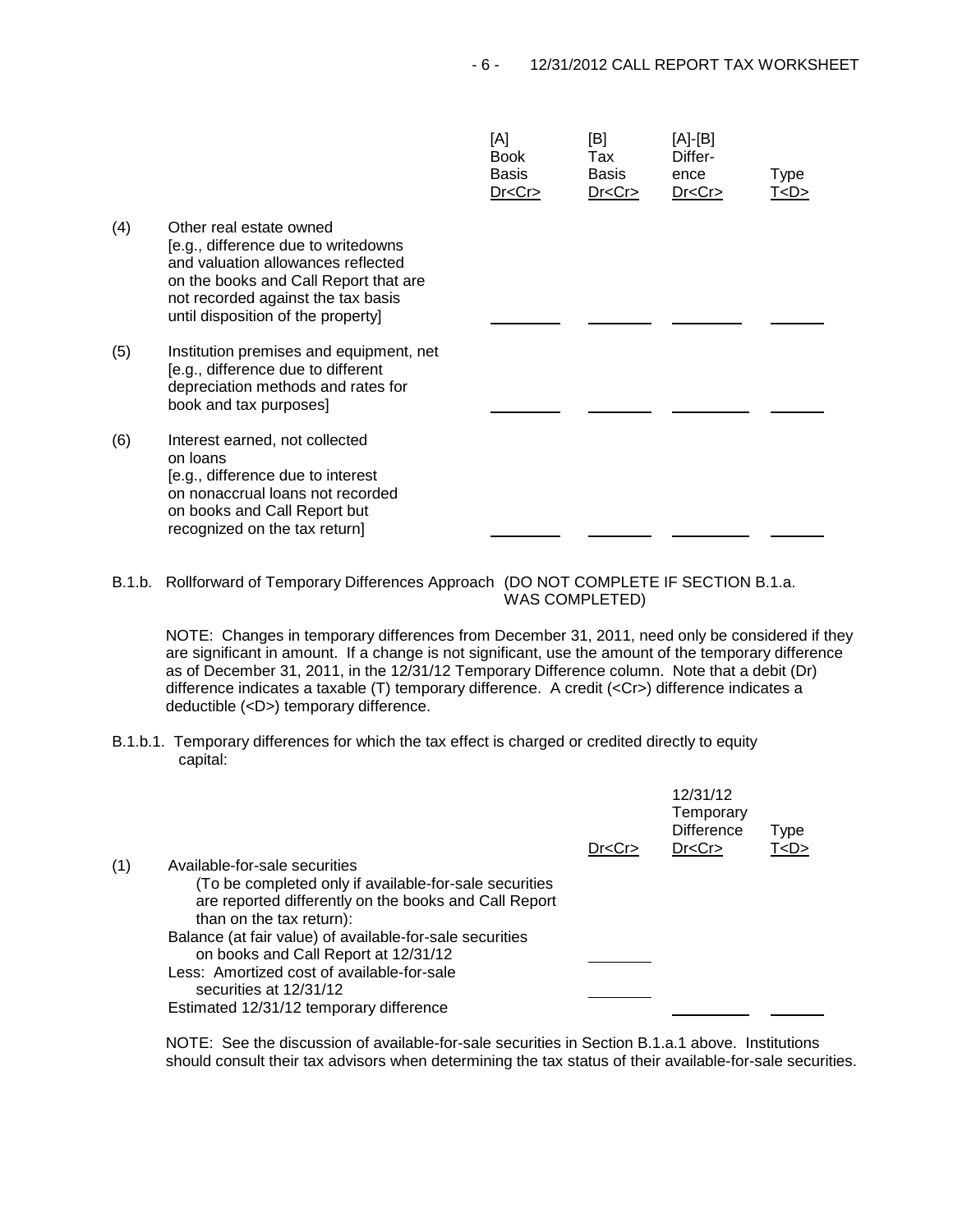B.1.b.2. Temporary differences for which the tax effect is included in net income:

|     |                                                                                                                                                                                                                                                                                                       | Dr <cr></cr> | 12/31/12<br>Temporary<br><b>Difference</b><br>Dr < Cr | <b>Type</b><br>T < D > |
|-----|-------------------------------------------------------------------------------------------------------------------------------------------------------------------------------------------------------------------------------------------------------------------------------------------------------|--------------|-------------------------------------------------------|------------------------|
| (2) | Loans:<br>Difference at 12/31/12 approximates the amount of<br>deferred loan fee income, net of deferred loan<br>origination costs, on books and Call Report at 12/31/12                                                                                                                              |              |                                                       |                        |
| (3) | Allowance for loan and lease losses: <sup>2</sup>                                                                                                                                                                                                                                                     |              |                                                       |                        |
|     | For institutions on the specific charge-off method for tax<br>purposes (i.e., for institutions with no tax bad debt<br>reserve):                                                                                                                                                                      |              |                                                       |                        |
|     | Difference at 12/31/12 approximates the balance of<br>the allowance for loan and lease losses on books<br>and Call Report at 12/31/12                                                                                                                                                                 |              |                                                       |                        |
|     | For institutions on the reserve method for tax purposes:<br>Temporary difference at 12/31/11 T <d><br/>Less: Provision for loan and lease losses on books<br/>and Call Report year to date<br/>Plus: Estimated additions to tax reserve year to date*<br/>Estimated 12/31/12 temporary difference</d> |              |                                                       |                        |
|     | * Generally, this amount may be estimated by using the<br>addition to the institution's tax reserve for 2011.                                                                                                                                                                                         |              |                                                       |                        |
| (4) | Other real estate owned:                                                                                                                                                                                                                                                                              |              |                                                       |                        |
|     | Choose the method from (a) and (b) below that is<br>appropriate for your institution. Do not complete both (a)<br>and $(b)$ .                                                                                                                                                                         |              |                                                       |                        |
|     | (a) Balance of other real estate owned valuation<br>allowances on books and Call Report at 12/31/12<br>T < D >                                                                                                                                                                                        |              |                                                       |                        |
|     | (b) Temporary difference at 12/31/11 T <d><br/>Less: Provisions taken year to date on books and<br/>Call Report for properties held on 12/31/12<br/>Plus: Amount of writedowns taken before 1/1/12 on<br/>books for properties sold year to date<br/>Estimated 12/31/12 temporary difference</d>      |              |                                                       |                        |

<span id="page-6-0"></span> $\overline{\mathbf{c}}$ 2 Savings institutions that previously took bad debt deductions for tax purposes using the percentage-of-taxableincome method set forth in Section 593 of the Internal Revenue Code should treat the book allowance for loan and lease losses as a deductible temporary difference and the excess, if any, of the tax bad debt reserve (that has not yet been recaptured) over the base year reserve balance (generally 1987) as a taxable temporary difference, rather than treating the allowance and the tax bad debt reserve as one difference.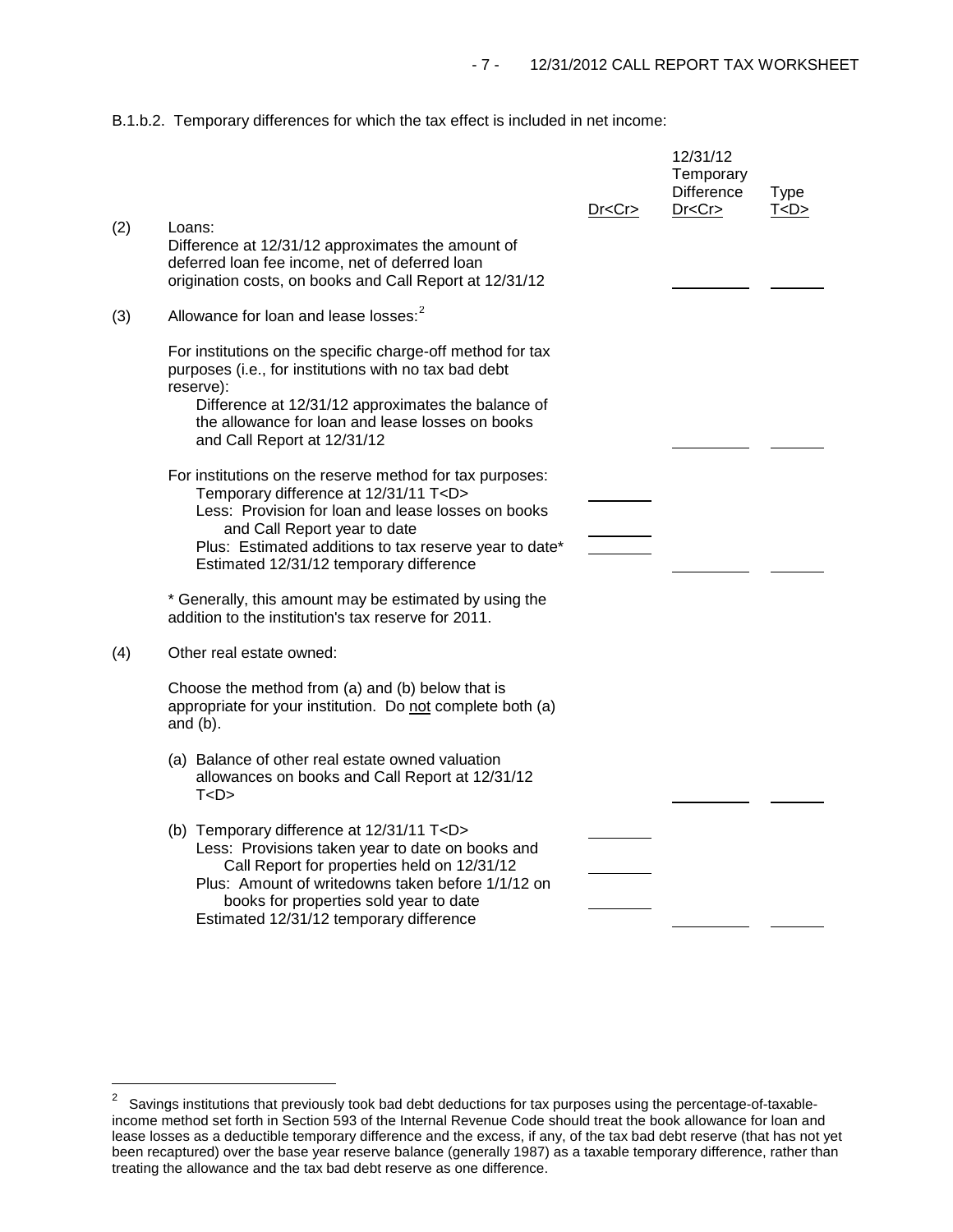| (5) | Institution premises and equipment, net:                                                                                                                                                                                                                                                                              | Dr < Cr | 12/31/12<br>Temporary<br><b>Difference</b><br>Dr < Cr | Type<br>T < D > |  |
|-----|-----------------------------------------------------------------------------------------------------------------------------------------------------------------------------------------------------------------------------------------------------------------------------------------------------------------------|---------|-------------------------------------------------------|-----------------|--|
|     | Temporary difference at 12/31/11 T <d><br/>Less: Depreciation recorded on books and<br/>Call Report year to date<br/>Plus: Estimated tax depreciation year to date*<br/>Plus/less: Estimate of difference in book and tax basis<br/>of fixed assets sold year to date<br/>Estimated 12/31/12 temporary difference</d> |         |                                                       |                 |  |
|     | * Generally, this amount may be estimated by<br>using 2011 tax depreciation.                                                                                                                                                                                                                                          |         |                                                       |                 |  |
| (6) | Interest earned not collected on nonaccrual loans:                                                                                                                                                                                                                                                                    |         |                                                       |                 |  |
|     | Temporary difference at 12/31/11 T <d><br/>Plus: Estimated additional interest on<br/>nonaccrual loans year to date<br/>Less: Interest received on nonaccrual<br/>loans year to date<br/>Estimated 12/31/12 temporary difference</d>                                                                                  |         |                                                       |                 |  |

B.1.c. Other temporary differences (TO BE COMPLETED BY ALL INSTITUTIONS USING WORKSHEET)

If the institution has other material temporary differences, include those differences below. Indicate whether these other temporary differences are taxable or deductible temporary differences. In addition, any differences for which the tax effect is charged or credited directly to equity capital should be designated accordingly.

Examples of other temporary differences include: accrued liabilities or prepaid expenses recorded differently on the books and Call Report than reported on the tax return, differences in the basis of assets and liabilities resulting from business combinations, investments in stock of unconsolidated subsidiaries (undistributed earnings recognized on the books and Call Report but not in the tax return), and intangible assets which have different amortization periods and/or methods used in the tax return than those used on the books and Call Report.

Note that a debit (Dr) difference indicates a taxable (T) temporary difference. A credit (<Cr>> difference indicates a deductible (<D>) temporary difference.

| Other temporary differences: | [A]<br><b>Book</b><br><b>Basis</b><br>Dr < Cr | [B]<br>Tax<br><b>Basis</b><br>Dr < Cr | $[A]-[B]$<br>Differ-<br>ence<br>Dr < Cr | Type<br>T <sub>2</sub> |
|------------------------------|-----------------------------------------------|---------------------------------------|-----------------------------------------|------------------------|
|                              |                                               |                                       |                                         |                        |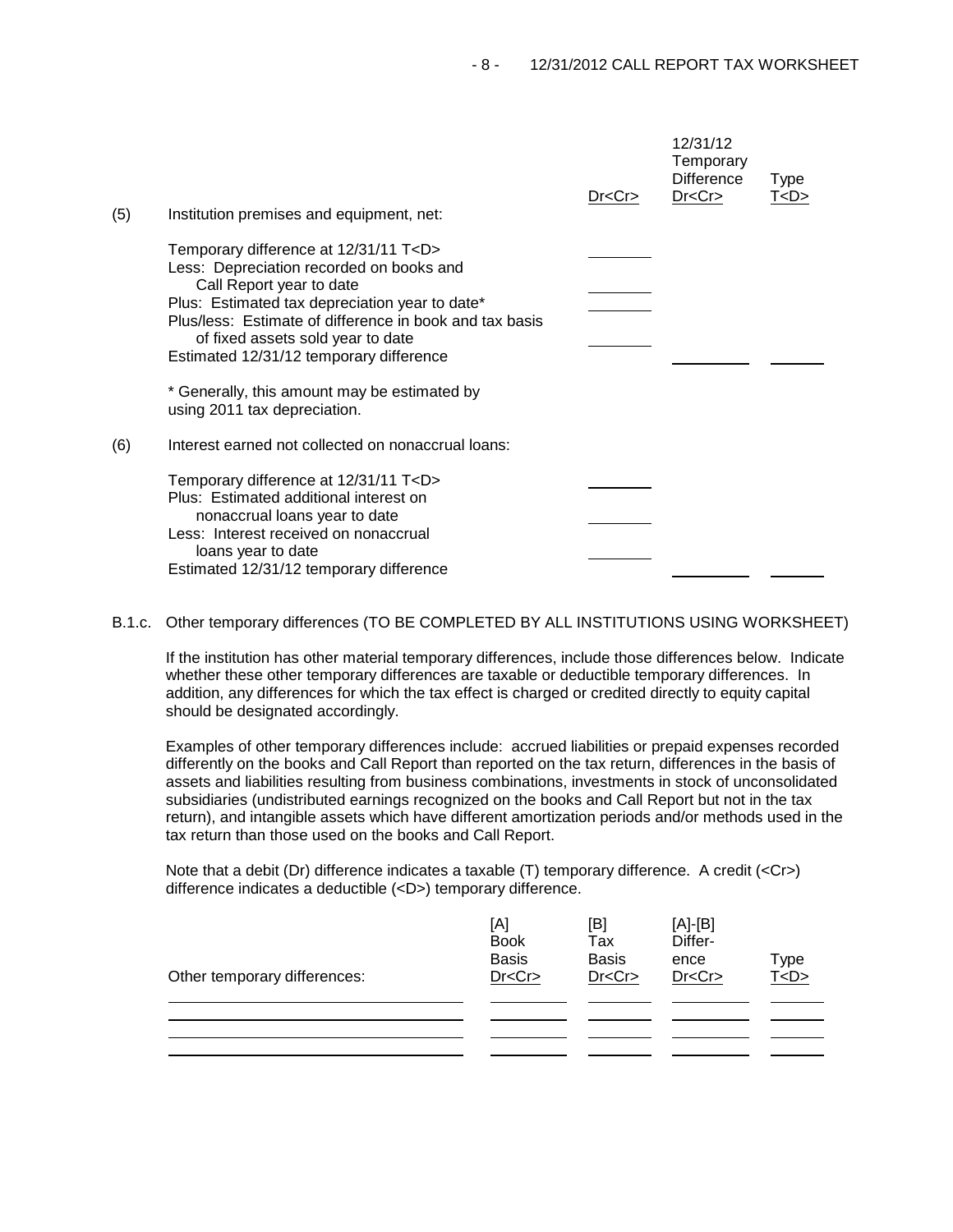|      |    | B.2. Total temporary differences                                                                                                                                                                                                                                                                          |
|------|----|-----------------------------------------------------------------------------------------------------------------------------------------------------------------------------------------------------------------------------------------------------------------------------------------------------------|
|      |    | a. Total taxable temporary differences for which the tax effect is included<br>in net income (sum of appropriate taxable temporary differences, i.e.,                                                                                                                                                     |
|      |    | b. Total taxable temporary differences for which the tax effect is charged<br>or credited directly to equity capital (sum of appropriate taxable temporary                                                                                                                                                |
|      | c. | Total deductible temporary differences for which the tax effect is<br>included in net income (sum of appropriate deductible temporary<br>differences, i.e., differences marked " <d>," identified in Section B.1.</d>                                                                                     |
|      |    | d. Total deductible temporary differences for which the tax effect is charged<br>or credited directly to equity capital (sum of appropriate deductible temporary<br>differences, i.e., differences marked " <d>," identified in Section B.1.</d>                                                          |
| B.3. |    | Identify remaining tax carryforwards, including their expiration dates (add additional lines for additional<br>carryforwards, if necessary)                                                                                                                                                               |
|      |    | a. Net operating loss (NOL) carryforwards<br>Expiration Date ____________<br>Amount ______________<br>Expiration Date _____________<br>Amount ________________<br>Total _______________                                                                                                                   |
|      |    | In determining the amount of NOL carryforwards, your institution should consider the effect of<br>any NOL carryforwards used in Section A to reduce taxes currently due. If any amounts<br>were reported in Line A.12, the amount to be reported here can be estimated with the<br>following calculation: |
|      |    | NOL carryforwards available at 1/1/12 less<br>the amount of NOL carryforwards estimated to<br>be used per Line A.12                                                                                                                                                                                       |
|      |    | b. Tax credit carryforwards<br>Expiration Date ____________<br>Amount _______________<br>Expiration Date _____________<br>Amount ________________<br>Total                                                                                                                                                |
| B.4. |    | Calculate deferred tax liability for federal income tax purposes at December 31, 2012.                                                                                                                                                                                                                    |
|      | a. | Total taxable temporary differences for which the tax effect is included                                                                                                                                                                                                                                  |
|      |    | b. Deferred tax liability resulting from taxable temporary differences for<br>which the tax effect is included in net income (Line B.4.a multiplied by<br>the tax rate expected to apply when the amount of taxable temporary                                                                             |

i<br>I

<span id="page-8-0"></span> $3$  Refer to the discussion of the "applicable tax rate" in the Glossary entry for "income taxes" in the Call Report instructions and to footnote 5 on page 12 of this worksheet for further information.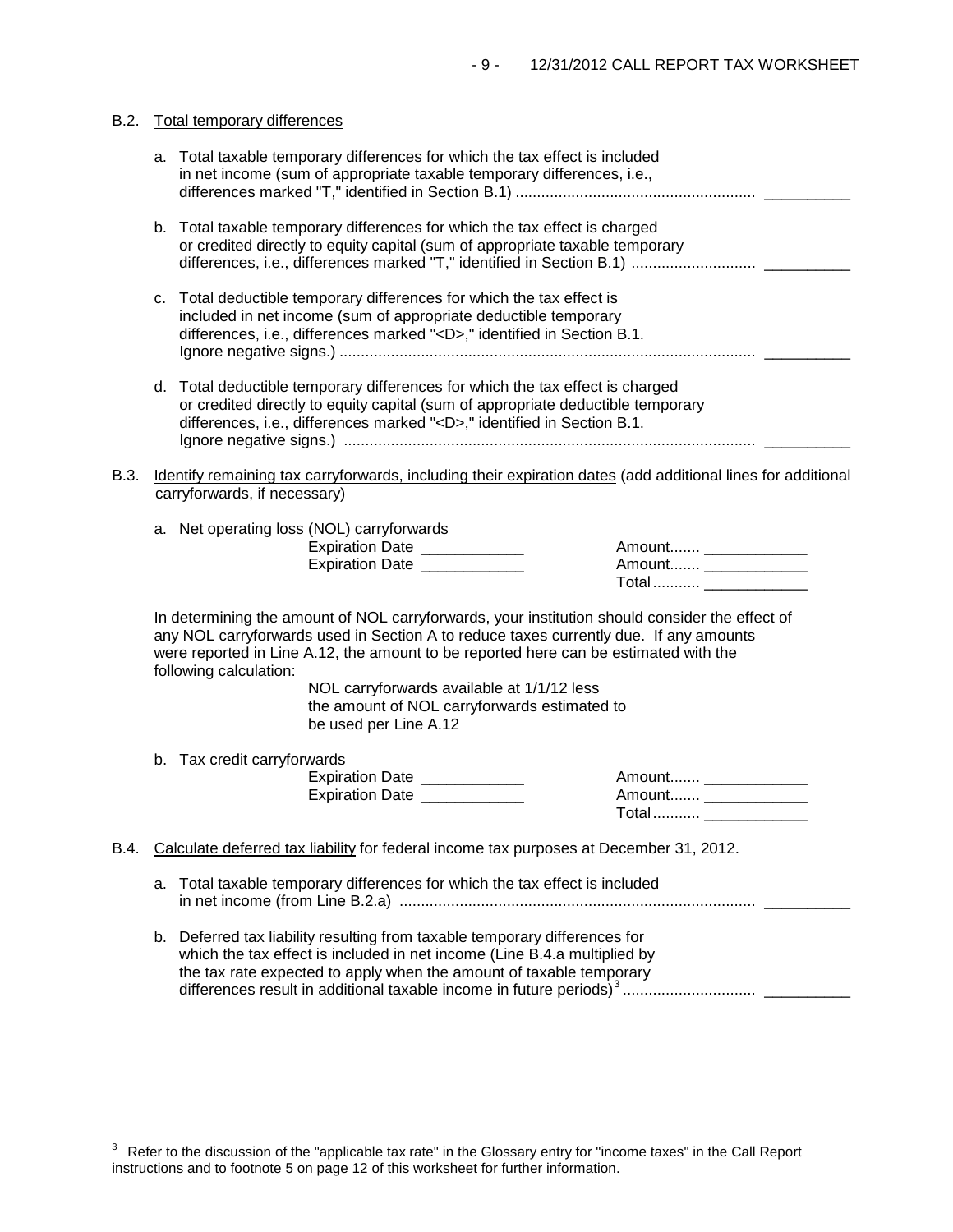|      |    | c. Total taxable temporary differences for which the tax effect is charged                                                                                                                                                                                                                                  |  |
|------|----|-------------------------------------------------------------------------------------------------------------------------------------------------------------------------------------------------------------------------------------------------------------------------------------------------------------|--|
|      |    | d. Deferred tax liability resulting from taxable temporary differences for<br>which the tax effect is charged or credited directly to equity capital<br>(Line B.4.c multiplied by the tax rate expected to apply when the amount<br>of taxable temporary differences result in additional taxable income in |  |
|      |    | e. Total deferred tax liability for federal income tax purposes at                                                                                                                                                                                                                                          |  |
| B.5. |    | Calculate deferred tax asset for federal income tax purposes at December 31, 2012.                                                                                                                                                                                                                          |  |
|      |    | a. Total deductible temporary differences for which the tax effect is                                                                                                                                                                                                                                       |  |
|      |    | b. Deferred tax asset resulting from deductible temporary differences for<br>which the tax effect is included in net income (Line B.5.a multiplied by the<br>tax rate expected to apply when the amount of deductible temporary                                                                             |  |
|      |    | c. Deferred tax asset resulting from net operating loss carryforwards<br>(Line B.3.a multiplied by the tax rate expected to apply when the<br>net operating loss carryforwards are utilized in future periods) <sup>4</sup> (+)                                                                             |  |
|      |    | d. Tax credit carryforwards available to reduce taxes payable in future                                                                                                                                                                                                                                     |  |
|      | е. | Total deferred tax assets for which the tax effect is included in                                                                                                                                                                                                                                           |  |
|      | f. | Total deductible temporary differences for which the tax effect is charged                                                                                                                                                                                                                                  |  |
|      | g. | Deferred tax asset resulting from deductible temporary differences for<br>which the tax effect is charged or credited directly to equity capital<br>(Line B.5.f multiplied by the tax rate expected to apply when the amount<br>of deductible temporary differences are used to reduce taxable income       |  |
|      |    | h. Total deferred tax assets for federal income tax purposes before                                                                                                                                                                                                                                         |  |

## B.6. Assessing the need for a valuation allowance

Institutions must consider all available evidence, both positive and negative, in assessing the need for a valuation allowance to reduce the total deferred tax assets for federal income tax purposes in Line B.5.h to the amount that is more likely than not to be realized. The future realization of deferred tax assets ultimately depends on the existence of sufficient taxable income of the appropriate

<span id="page-9-0"></span> $\overline{a}$ 4 Refer to the discussion of the "applicable tax rate" in the Glossary entry for "income taxes" in the Call Report instructions and to footnote 5 on page 12 of this worksheet for further information.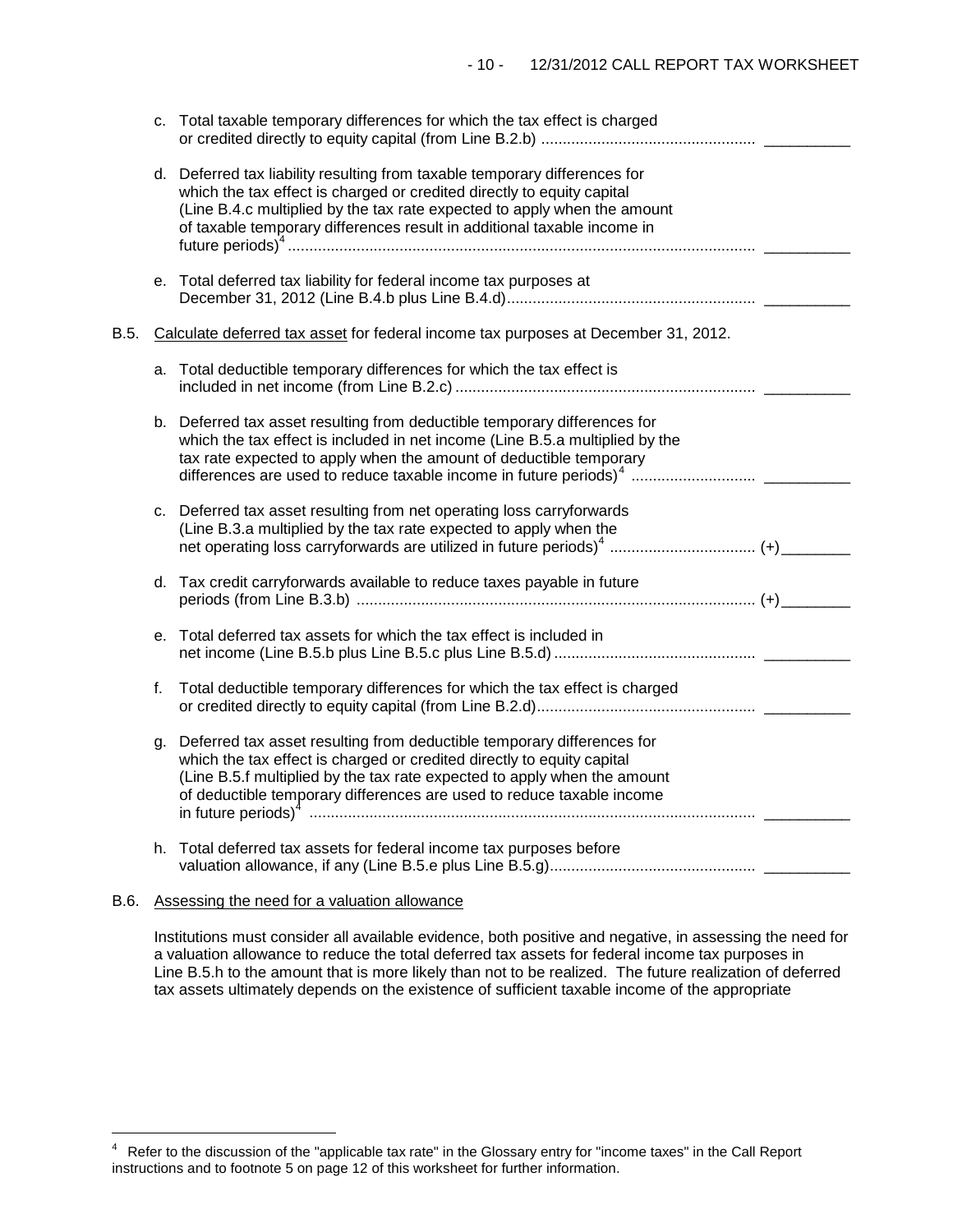character in either the carryback or carryforward period. Four sources of taxable income may be available to realize deferred tax assets:

- (1) Taxable income in carryback years (which can be offset to recover taxes previously paid),
- (2) Reversing taxable temporary differences,
- (3) Future taxable income (exclusive of reversing temporary differences and carryforwards), and
- (4) Tax-planning strategies.

Line B.6:

In general, positive evidence refers to the existence of one or more of the four sources of taxable income. To the extent evidence about one or more sources of taxable income is sufficient to support a conclusion that a valuation allowance is not necessary (i.e., the institution can conclude that the deferred

tax asset is more likely than not to be realized), other sources need not be considered. However, if a valuation allowance is needed, each source of income must be evaluated to determine the appropriate amount of the allowance needed.

Evidence used in determining the valuation allowance should be subject to objective verification. The weight given to evidence when both positive and negative evidence exist should be consistent with the extent to which it can be objectively verified. Under ASC Topic 740, the existence of a cumulative loss for the prior three years is significant negative evidence that would be difficult for an institution to overcome.

Refer to the discussion of the "valuation allowance" in the Glossary entry for "income taxes" in the Call Report instructions for further information.

|      | LINE D.O.<br>Valuation allowance to reduce the total deferred tax assets for federal<br>income tax purposes in Line B.5.h to the amount that is more likely                                                                                     |
|------|-------------------------------------------------------------------------------------------------------------------------------------------------------------------------------------------------------------------------------------------------|
|      | B.7. Deferred tax asset for federal income tax purposes, net of valuation                                                                                                                                                                       |
| B.8. | Net deferred tax asset (liability) for federal income tax purposes at<br>December 31, 2012 (Line B.7 minus Line B.4.e) (Report this amount in                                                                                                   |
| B.9. | Net deferred tax asset (liability) for which the tax effect is included in<br>net income for federal income tax purposes at December 31, 2012                                                                                                   |
|      | B.10. Net deferred tax asset (liability) for which the tax effect is included in net<br>income for federal income tax purposes at December 31, 2011 [This                                                                                       |
|      | B.11. Year-to-date deferred income tax expense (benefit) for federal income tax<br>purposes (determined as the change for the period in the net deferred tax<br>asset or liability for which the tax effect is included in net income)          |
|      | NOTE: The change in an institution's net deferred tax asset (liability) for which<br>the tax effect is charged or credited directly to equity capital is not reported<br>as part of an institution's deferred tax income tax expense (benefit). |